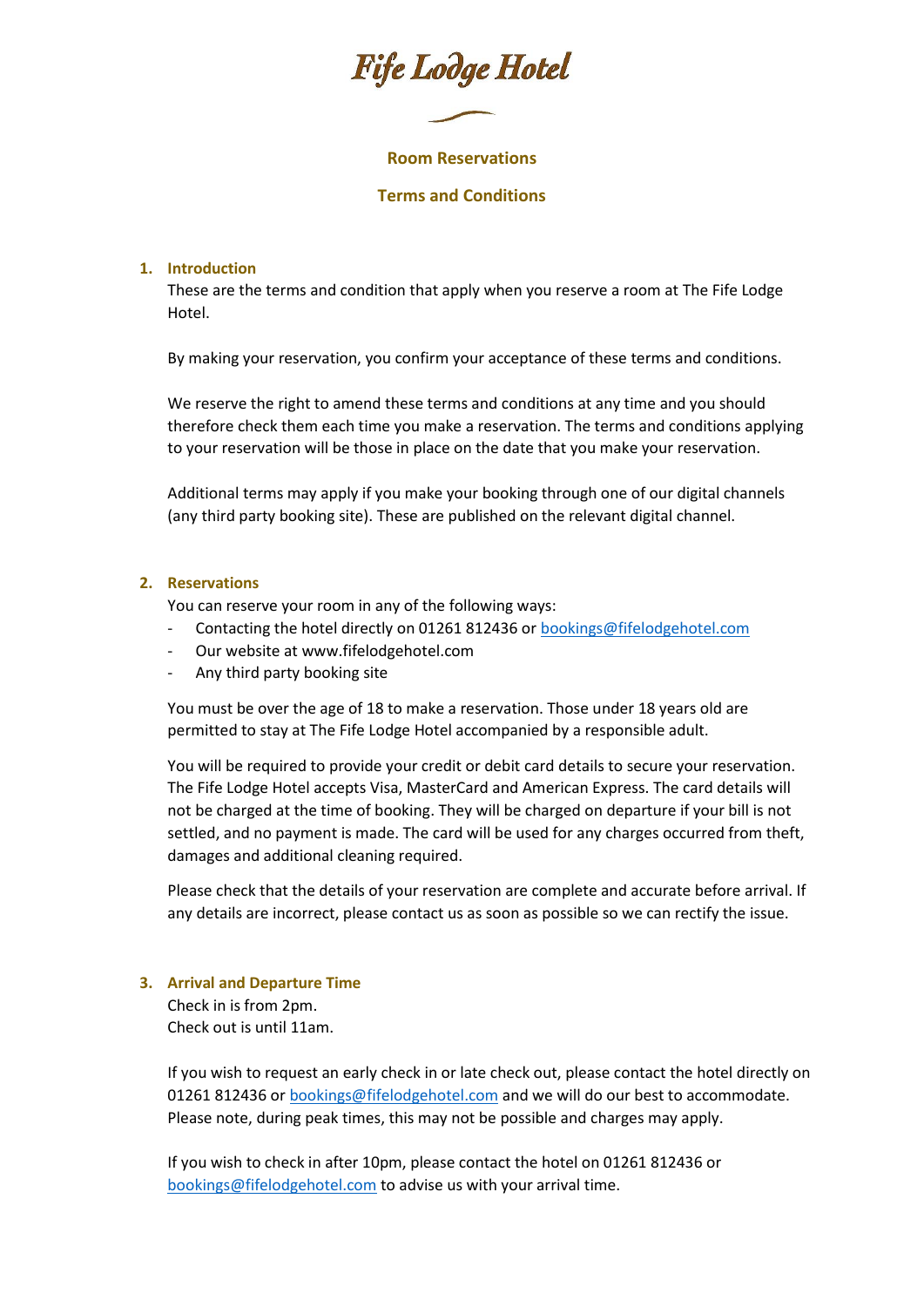#### **4. Special Requests**

We will try to accommodate any special requests however all rooms are subject to availability.

Additional Z-Beds and travel cots can be provided in specific rooms. Please contact the hotel on 01261 812436 o[r bookings@fifelodgehotel.com](mailto:bookings@fifelodgehotel.com) to request a room to accommodate an additional bed(s) and/or travel cot.

# **5. Meals**

All room reservation rates include bed and breakfast. Evening meals are not part of our standard reservation package. Dinner, Bed and Breakfast rates are available on request. Please contact the hotel on 01261 812436 or [bookings@fifelodgehotel.com](mailto:bookings@fifelodgehotel.com) to discuss your requirements.

Meal allowances can be added to room reservations to allow your group to dine in the restaurant. This will be charged to the credit card provided at the time of booking.

## **6. Smoking**

In compliance with Scottish Law, we operate a strict no smoking policy in all areas of the hotel including our decking/patio area.

There is a smoking pole located at the end of the decking/patio area on the carpark side should you wish to smoke during your stay.

If you are believed to have been smoking in your room, charges will apply. The charge occurred will depend on the seriousness of the damage caused. If the fire alarm is sounded, additional charges will apply for the automatic fire brigade call out.

# **7. Damages**

If any damage is caused, this will be charged for according to the extent of the damage and the value of the items to be replaced and/or repaired. If you do not make the hotel aware of the damages and these are found after departure, the card details provided at the time of the booking will be charged. We will attempt to contact the guest first before the card is charged.

If the hotel room key is lost or not returned on departure, a charge of £25 will be added to the guest's bill. If the guest has already departed, the card details provided at the time of the booking will be charged.

If additional cleaning of the room is required, this will be charged accordingly.

The Fife Lodge Hotel is not liable for any items left by guests. We will attempt to notify you of any items found in your room. You are responsible for the collecting of items and/or cost of postage should you wish for your items to be returned.